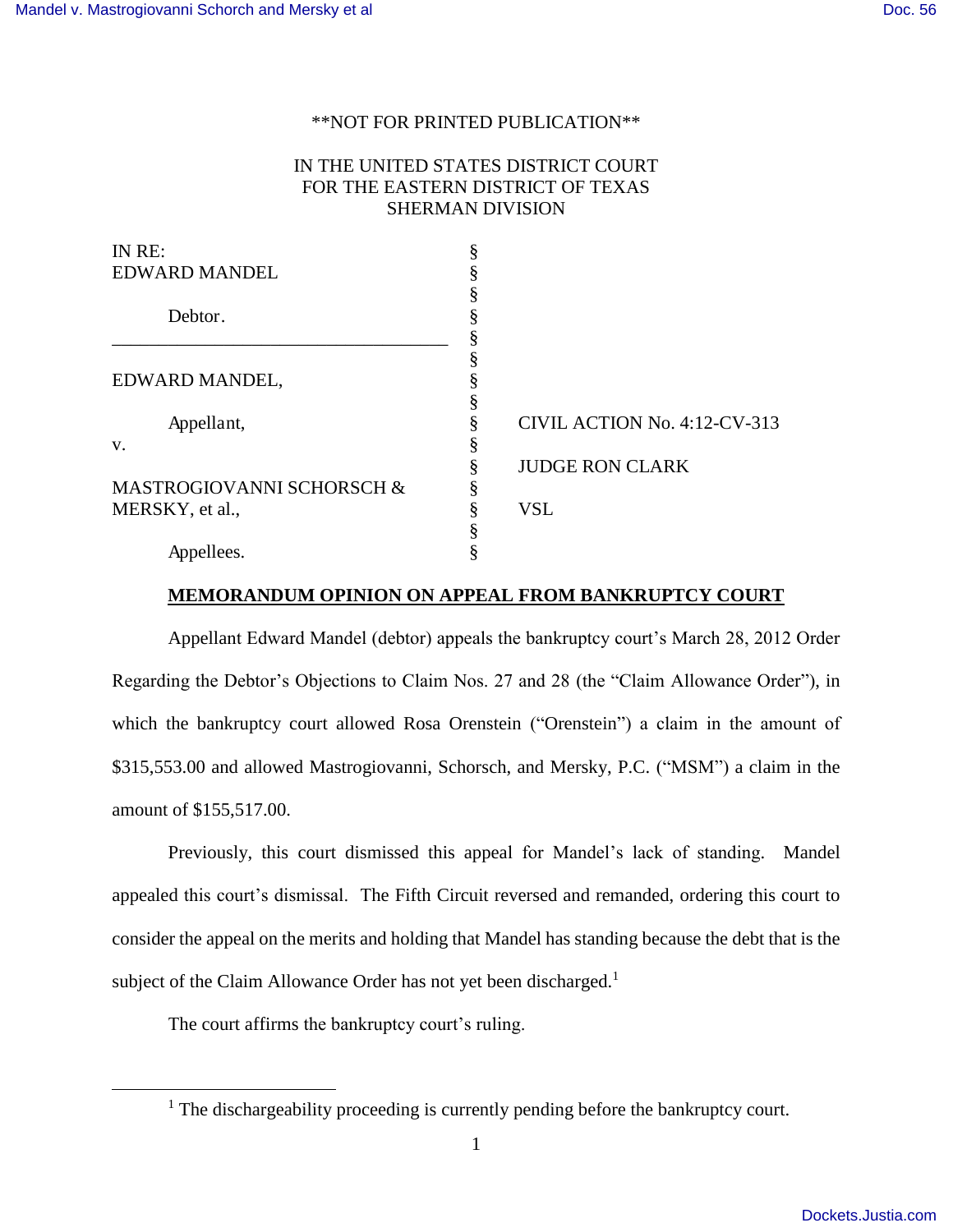### **I. BACKGROUND**

The underlying facts stem from litigation surrounding the founding and dissolution of White Nile, an internet search engine start-up, begun by Steven Thrasher, Mandel, and Jason Coleman ("White Nile litigation"). The court has stated the underlying facts in detail in a previous Memorandum Opinion regarding Mandel's objections to the claims of Steven Thrasher, Jason Coleman, and White Nile. See In re Mandel, No. 4:15-cv-715, 2006 WL 7374428 (E.D. Tex. Dec. 20, 2016). Relevant to this appeal are facts surrounding the dispute over the appointment of, and the fees awarded to, Rosa Orenstein, as Receiver for White Nile, and Rosa Orenstein's retention of MSM as independent counsel, both in the White Nile litigation.

On November 1, 2008, when the litigation between Mandel and Thrasher, Coleman, and White Nile was in state court, the state court appointed Orenstein as receiver for White Nile. Mandel, who asserts an interest in White Nile, entered into an agreed Order to pay 52.5% of Orenstein's fees. This Order provided Orenstein with the authority, subject to further order of the court, to (1) "direct and control White Nile's participation in this litigation"; (2) "take actual possession of all White Nile's books and records, including but not limited to all files of White Nile's current and prior counsel in this litigation, and all bank accounts of White Nile"; and (3) "take constructive possession of all of White Nile's other property."<sup>2</sup> Nov. 2008 Order Appointing Receiver, Ex. 48, at p.  $1<sup>3</sup>$  The November 2008 Order also stated that Orenstein had "no authority to retain independent counsel, consultants, experts, or professionals without leave of court after notice to all parties and hearing." Nov. 2008 Order Appointing Receiver, Ex. 48, at p. 2.

<sup>&</sup>lt;sup>2</sup> This Order was signed by Judge Mary Murphy.

 $3$  All exhibits referenced in this Order are exhibits that were admitted by the bankruptcy court at its trial on Claims Nos. 27 and 28.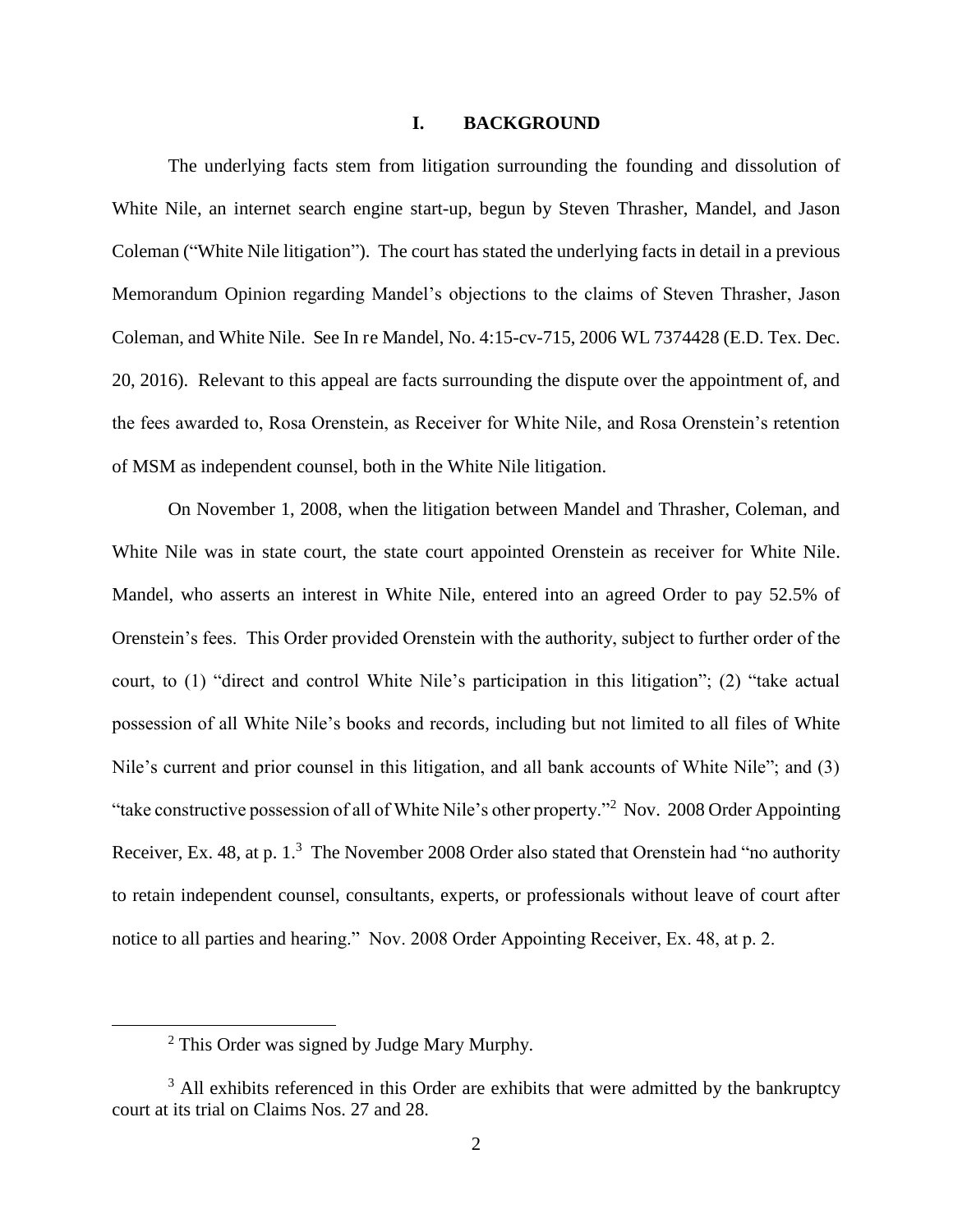On May 29, 2009, the state court entered a second Order Appointing Receiver, again providing Orenstein with the power to direct and control White Nile's participation in litigation, take actual possession of White Nile's records, and take constructive possession of all White Nile's other property.<sup>4</sup> May 2009 Order Appointing Receiver, Ex. 49, at pp. 1–2. Unlike the November 2008 Order, the May 2009 Order did not include a provision prohibiting Orenstein from retaining independent counsel. On September 15, 2009, the state court entered an Order approving Orenstein's request to designate MSM as independent counsel and approving payment to both Orenstein and MSM. Payment Order, Ex. 50. Among other things, the court found that Orenstein's "determination that she required the ongoing services of independent counsel was appropriate and within her authority" and that Orenstein's engagement of independent counsel was "in compliance with the Texas Rules of Professional Conduct." Payment Order, Ex. 50, at p. 2. The Payment Order also designated MSM as Orenstein's independent counsel and provided that Mandel would pay 52.5% of MSM's and Orenstein's fees and that Thrasher would pay 47.5% of their fees. The state court further approved Orenstein's and MSM's fees up to September 9, 2009, specifically finding their fees to be fair, reasonable, and necessary. Payment Order, Ex. 50.

Mandel made several payments to Orenstein and MSM following the September 15 Order but eventually claimed to be unable to pay his portion of all of their fees. Orenstein continued to conduct discovery regarding Mandel's claim pursuant to state court orders.

On January 25, 2010, Mandel filed a petition for relief under Chapter 11 of the Bankruptcy Code. Subsequently, Orenstein entered into a settlement agreement regarding Thrasher's obligation to pay 47.5% of her reasonable fees and expenses, under which she received a settlement payment in the total amount of \$380,000. Orenstein used a portion of that payment to pay the law

<sup>&</sup>lt;sup>4</sup> This Order was signed by Judge Eric V. Moye.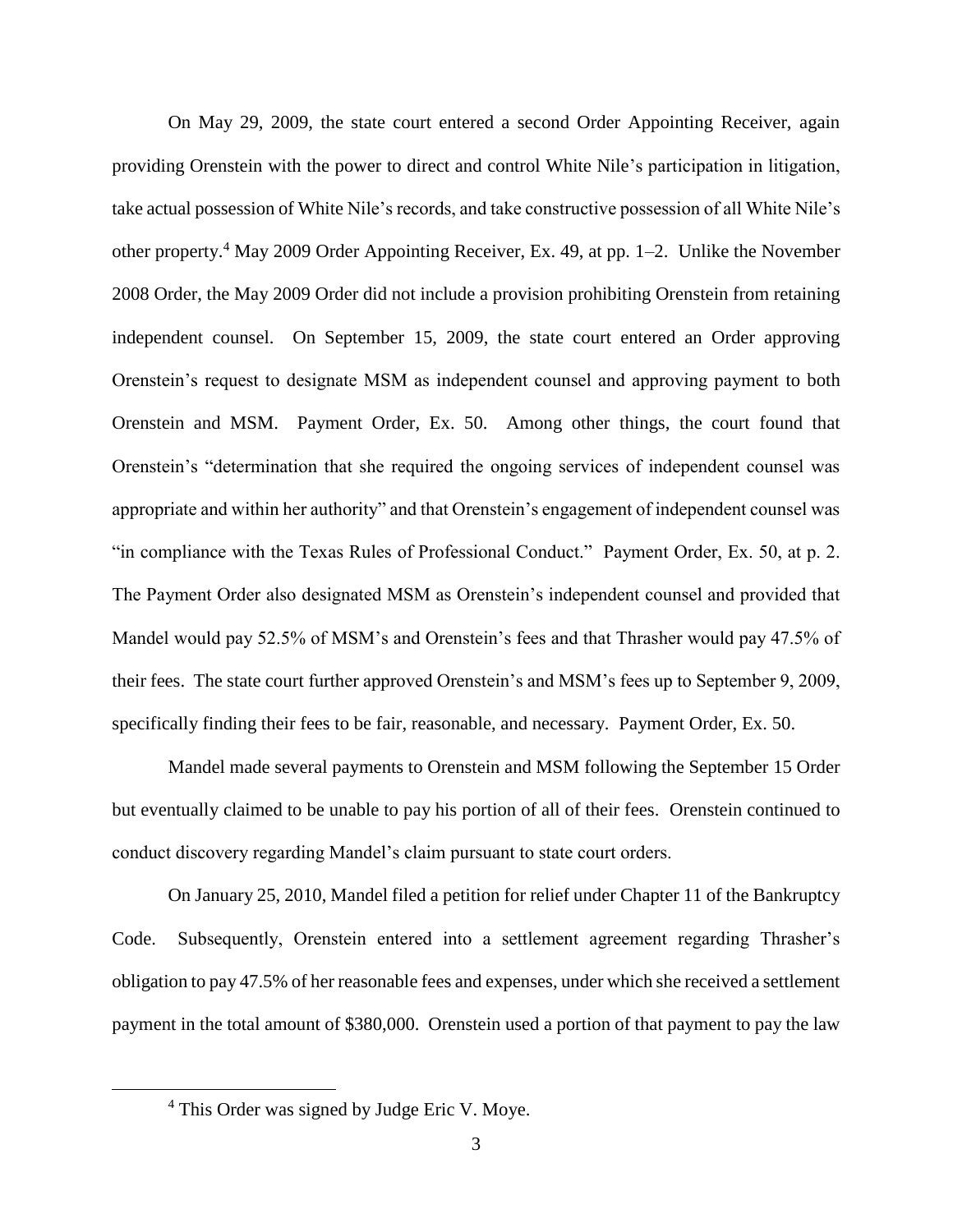firms of Hunton & Williams, L.L.P. and Hankinson Levinger. L.L.P. for the legal assistance that they provided to her as receiver.

Orenstein filed a proof of claim for \$332,160.61, seeking allowance of her fees and expenses through December 2, 2011. MSM filed a proof of claim for \$163,701.75, seeking allowance of their fees and expenses for providing Orenstein legal assistance when she was receiver through December 2, 2011.

Mandel asserted numerous objections to Orenstein's and MSM's claims. On December 2,

2011, the bankruptcy court orally overruled Mandel's objections, reasoning:

(a) [Mandel] argued that Orenstein did not have the right to retain counsel to represent her, specifically, Hunton & Williams and Hankinson Levinger. The Court found, as a matter of fact and law, that Orenstein has the authority to hire counsel to represent her in the performance of her duty as a receiver. The Court further found that this authority is not unfettered inasmuch as the state court orders appointing Orenstein only require the Debtor to pay her reasonable and necessary expenses.

(b) [Mandel] argued that Orenstein is not entitled to recover fees spent on her efforts to collect her fees and expenses from [Mandel]. The state court, however, instructed Orenstein to investigate [Mandel's] claim that he lacked the financial ability to comply with the orders appointing the receiver. Orenstein and her counsel are entitled to recover fees and expenses for so-called "collection efforts" since those efforts were co-extensive with the state courts orders regarding the investigation of the Debtor's financial ability to comply with the state court's orders.

(c) [Mandel] asserted that he should be excused from payments to Orenstein, because this Court entered an order that contradicts his asserted interest in White Nile, and the state court entered an order approving a settlement between Thrasher and White Nile. The Court overruled this objection to the claims of Orenstein and MSM, because [Mandel's] obligation to Orenstein and her counsel is not dependent on his interest in White Nile, if any. [Mandel's] obligation to pay Orenstein's fees and expenses arises out of the agreement of the parties and the orders of the state court.

(d) [Mandel] asserted that this Court, having excused Orenstein from the trial on [Mandel's] objections to the claims of Coleman, Thrasher and White Nile, relieved Orenstein from her duties as receiver and modified the state court orders appointing her. [Mandel], however, misinterprets this court's order. This court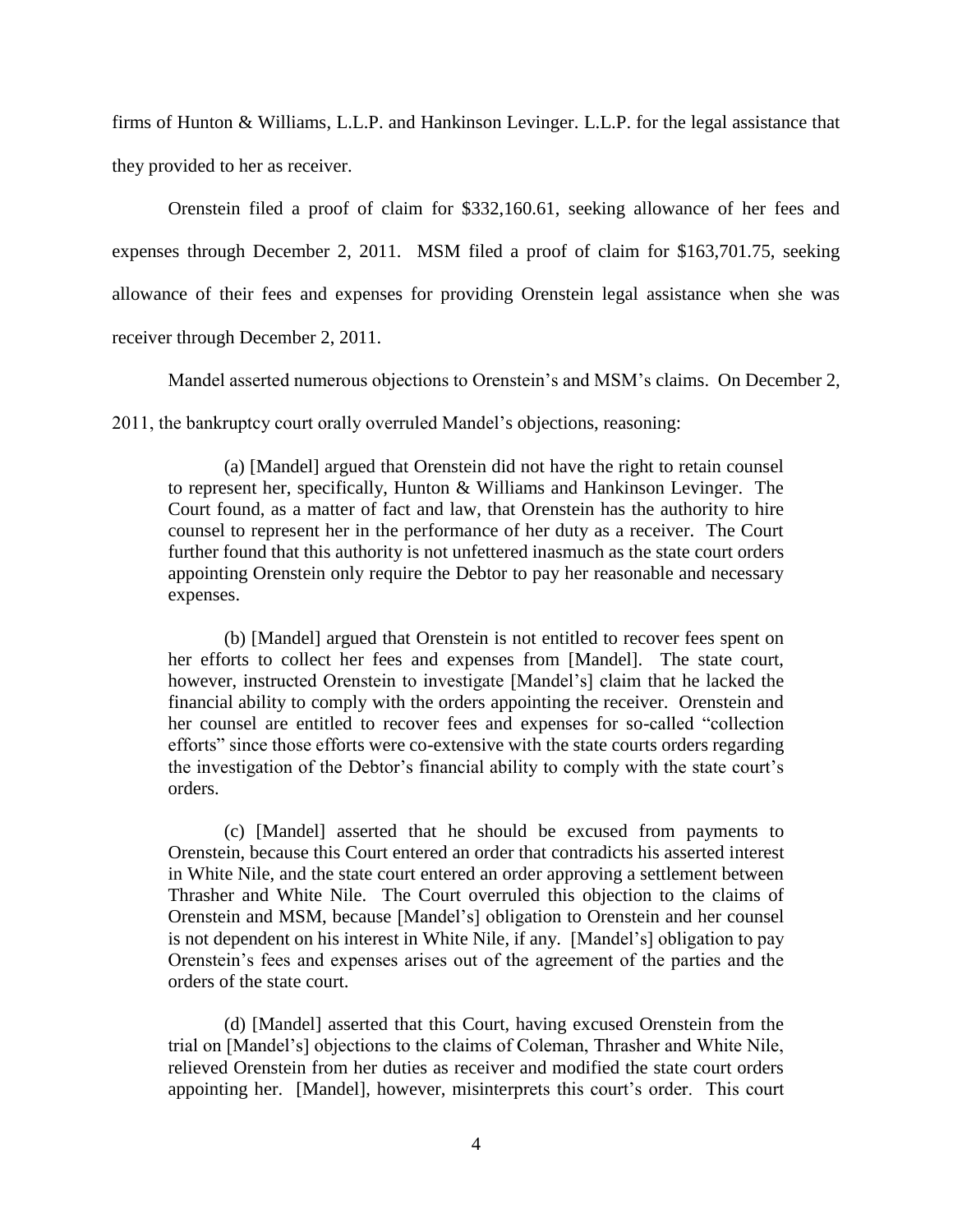was simply allowing Orenstein to not appear at trial without violating her fiduciary duties when the claims she was asserting were duplicative of the derivative claims asserted by Thrasher for White Nile, and there was a significant risk of nonpayment to her and her counsel.

(e) [Mandel] argued that Orenstein's fees should be discounted, because she "lost twelve or thirteen" matters," [sic] according to [Mandel's] counsel. The Court overruled that objection to the extent it related solely to the number of losing matters. The fact that Orenstein did not ultimately prevail on all of her legal challenges does not mean that she cannot recover fees and expenses, but goes, instead, to the reasonableness of her fees and expenses.

(f) [Mandel] argued that Orenstein should not recover any fees or expenses in connection with her participation in [Mandel's] bankruptcy case. The Court overruled this objection to the claims of Orenstein and MSM, because the orders appointing Orenstein as receiver authorize her to direct and control White Nile's participation in this case in order to protect White Nile's claims against this estate. Orenstein, in fact, participated in this case to protect White Nile's claims against this estate.

(g) Finally, [Mandel] argued that Orenstein is not entitled to be paid for her fees and expenses incurred in her collection efforts in this Court. The Court overruled this objection, in part. Orenstein's right to be paid is contractual in nature. Under Texas state law, Orenstein is entitled to be paid for her collection efforts due to [Mandel's] breach of his agreement to pay her fees. Orenstein, however, is not entitled to be paid for her own time spent in this Court seeking to collect her fees from [Mandel's] estate.

In re Mandel, No. 10-40219 (Bankr. E.D. Tex. Mar. 28, 2012) (findings of fact and conclusions of law re: Mandel's objections to claim nos. 27 and 28). After announcing this ruling, the parties introduced evidence and argument regarding Mandel's remaining objections to the claims of Orenstein and MSM that: (1) Orenstein and MSM filed their claims in an estimated amount as of the petition date and failed to attach sufficient documentation, and therefore, their claims lacked prima facie validity; and (2) attorney's fees that are the subject of the claims were unreasonable and to some extent, unnecessary.

Ultimately, the bankruptcy court found that Orenstein and MSM did not take frivolous or unreasonable legal positions in their non-bankruptcy litigation with Mandel, but did occasionally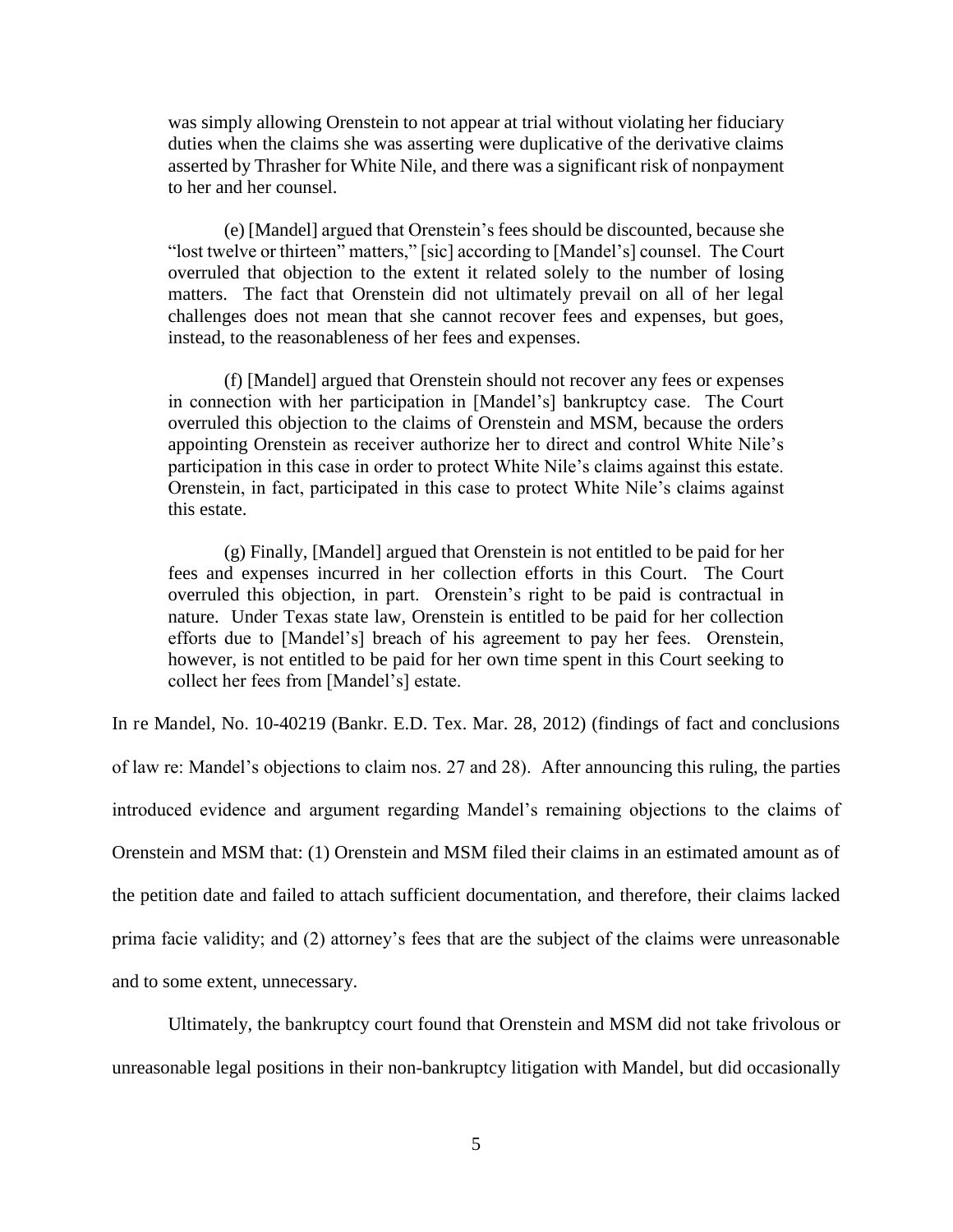make inexplicable choices in the bankruptcy case, and found that Orenstein was entitled to an allowed unsecured claim in the amount of \$315,553.00 for her fair, reasonable, and necessary receiver's fees and expenses and that MSM was entitled to an allowed unsecured claim in the total amount of \$155,517.00 for MSM's fair, reasonable, and necessary attorney's fees.

## **II. ISSUES PRESENTED**

Mandel raises the following issues on appeal:

(1) whether the bankruptcy court committed reversible error in concluding that the Receivership Orders authorized Orenstein to represent White Nile in Mandel's bankruptcy case, such that Orenstein and MSM could be compensated by Mandel for such services;

(2) whether the bankruptcy court committed reversible error in concluding that Orenstein and MSM were acting within the scope of the Receivership Orders so as to be entitled to compensation thereunder;

(3) whether the bankruptcy court committed reversible error in awarding Orenstein compensation for services that she performed as an attorney, since the Receivership Orders did not authorize her to provide such services;

(4) whether the bankruptcy court committed reversible error in awarding Orenstein compensation for service she performed as legal counsel, as well as the legal services of Hunton & Williams, L.L.P. and Hankinson Levinger, L.L.P., since the Receivership Orders did not authorize the retention of these attorneys or of Orenstein as legal counsel;

(5) whether the bankruptcy court, applying section 38.001 of the Texas Civil Practice and Remedies Code, committed reversible error in awarding fees and expenses to Orenstein and MSM for multiple proceedings in which they lost; and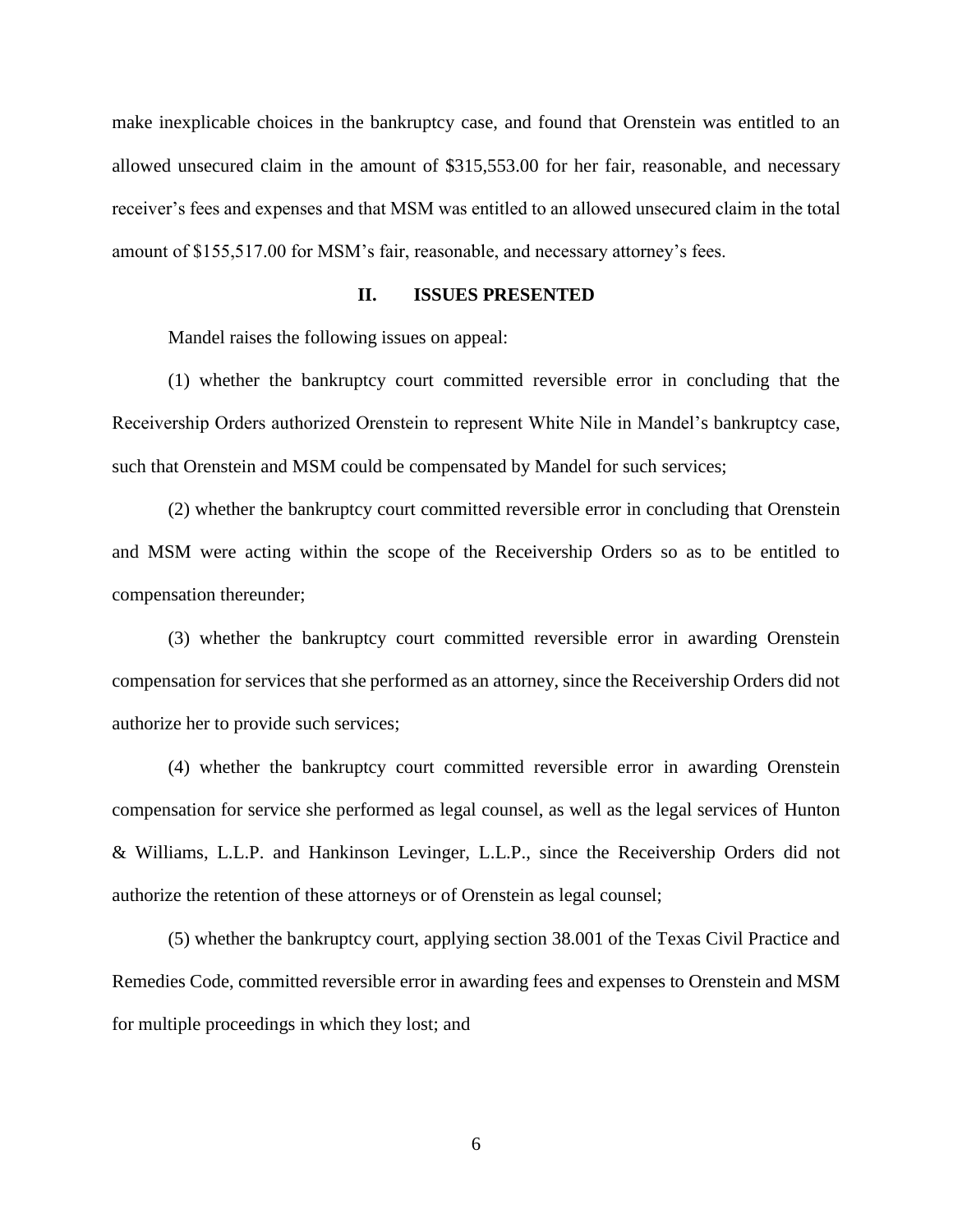(6) whether the bankruptcy court committed reversible error in concluding that pre-petition unsecured creditors, such as Orenstein and MSM, are entitled to post-petition attorney's fees and expenses under the Bankruptcy Code.

#### **III. STANDARD OF REVIEW**

District courts review bankruptcy rulings and decisions under the same standards employed by federal courts of appeal: a bankruptcy court's findings of fact are reviewed for clear error, and its conclusions of law are reviewed de novo. *In re Nat'l Gypsum* Co., 208 F.3d 498, 504 (5th Cir. 2000). A finding of fact is clearly erroneous only if, based on all of the evidence, the district court is left "with the definite and firm conviction that a mistake has been made." Robertson v. Dennis, 330 F.3d 396, 401 (5th Cir. 2003). "This standard plainly does not entitle a reviewing court to reverse the finding of the trier of fact simply because it is convinced that it would have decided the case differently." Anderson v. City of Bessemer City, N.C., 470 U.S. 564, 573 (1985). "Where there are two permissible views of the evidence, the factfinder's choice between them cannot be clearly erroneous." In re Renaissance Hosp. Grand Prairie Inc., 713 F.3d 285, 294 (5th Cir. 2013). Due regard must be given to the opportunity of the bankruptcy court to judge the credibility of the witnesses. FED. R. BANKR. P. 8013; *Matter of Herby's Foods, Inc.*, 2 F.3d 128, 131 (1993).

#### **IV. ANALYSIS**

# **A. The bankruptcy court did not err in concluding that the Receivership Orders authorized Orenstein to represent White Nile in Mandel's bankruptcy case.**

Mandel first argues on appeal that the bankruptcy court committed reversible error in concluding that the Receivership Orders authorized Orenstein to represent White Nile in Mandel's bankruptcy case, such that Orenstein and MSM could be compensated by Mandel for such services. "A receiver has only that authority conferred by the Court's order appointing [her]." Clay Expl., Inc. v. Santa Rosa Operating, LLC, 442 S.W.3d 795, 800 (Tex. App.—Houston [14th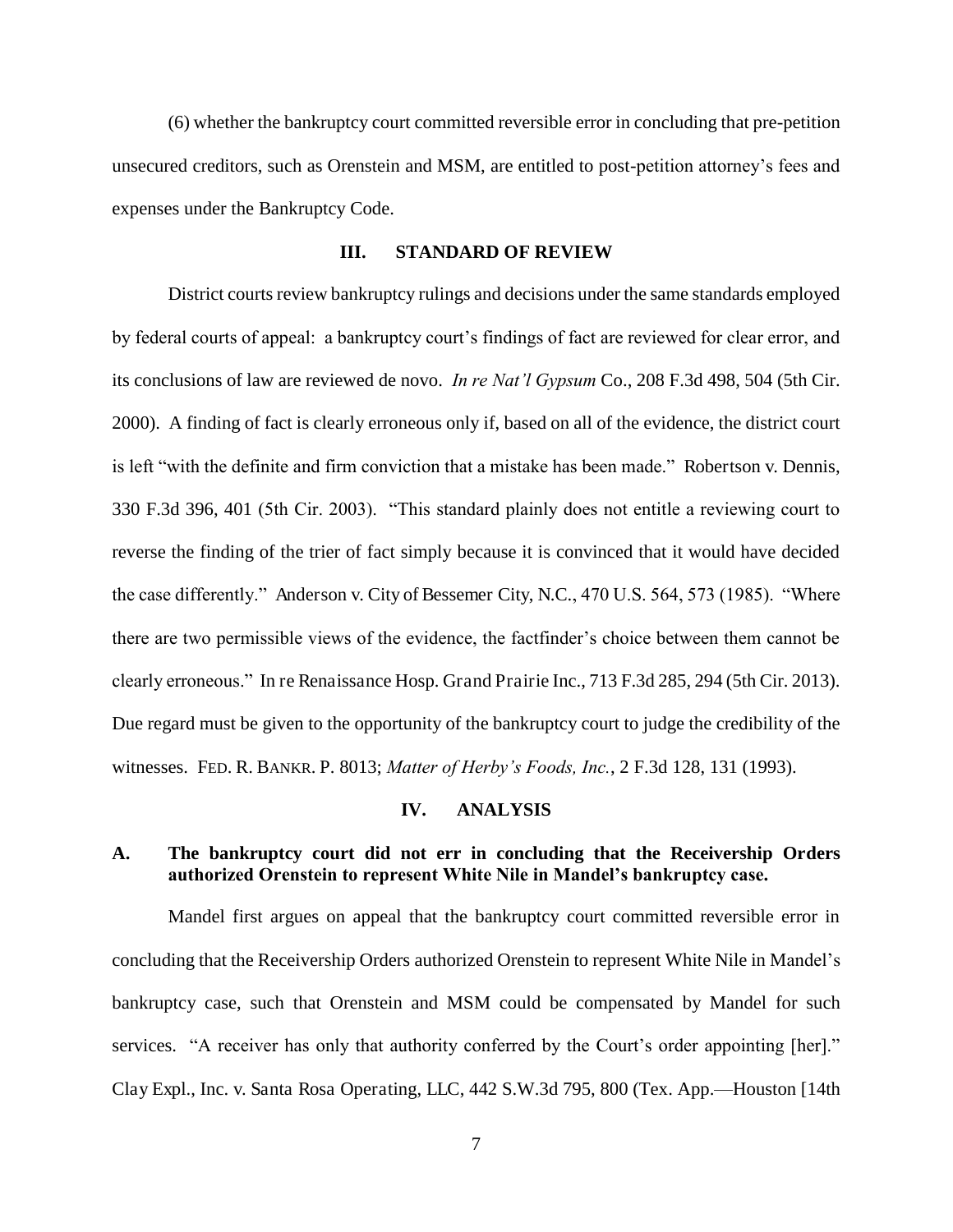Dist.] 2014, no pet.) (quoting Ex Parte Hodges, 625 S.W.2d 304, 306 (Tex. 1981)). Receivership orders, "like other written instruments, are to be construed as a whole toward the end of harmonizing and giving effect to all the court has written." Clay Expl., Inc., 442 S.W.3d at 800 (quoting Constance v. Constance, 544 S.W.2d 659, 660 (Tex. 1976)).

The Receivership Orders specifically authorized Orenstein to "direct and control White Nile's participation in this litigation." Nov. 2008 Order Appointing Receiver, Ex. 48, at p. 1; May 2008 Order Appointing Receiver, Ex. 49, at p. 1. "The ordinary purpose of a receivership is to take full charge and possession of property involved in litigation, in order to protect, defend and preserve it, impound and hold it subject to the order of the court, or, if necessary, to administer or manage it, 'upon a principle of justice for the benefit of all concerned,' pending final determination of the litigation and the rights of the parties." Staggs v. Pena, 133 S.W.2d 212, 214 (Tex. Civ. App. 1939, no writ) (internal citation omitted).

In this case, Orenstein was charged with directing and controlling White Nile's participation in litigation of claims against White Nile in order to protect, defend, and preserve the property of White Nile. After Mandel voluntarily filed for bankruptcy and removed the White Nile litigation to the Bankruptcy Court, Orenstein's position as Receiver remained important as she worked to preserve White Nile's claims against Mandel's estate, as Mandel was one of the founders and shareholders of White Nile. The bankruptcy court did not err in concluding that the Receivership Orders authorized Orenstein to represent White Nile in Mandel's bankruptcy case. Mandel's first point of error on appeal is overruled.

## **B. The bankruptcy court did not err in concluding that Orenstein and MSM were acting within the scope of the Receivership Orders.**

Mandel's second issue on appeal is that the bankruptcy court committed reversible error in concluding that Orenstein and MSM were acting within the scope of the Receivership Orders so

8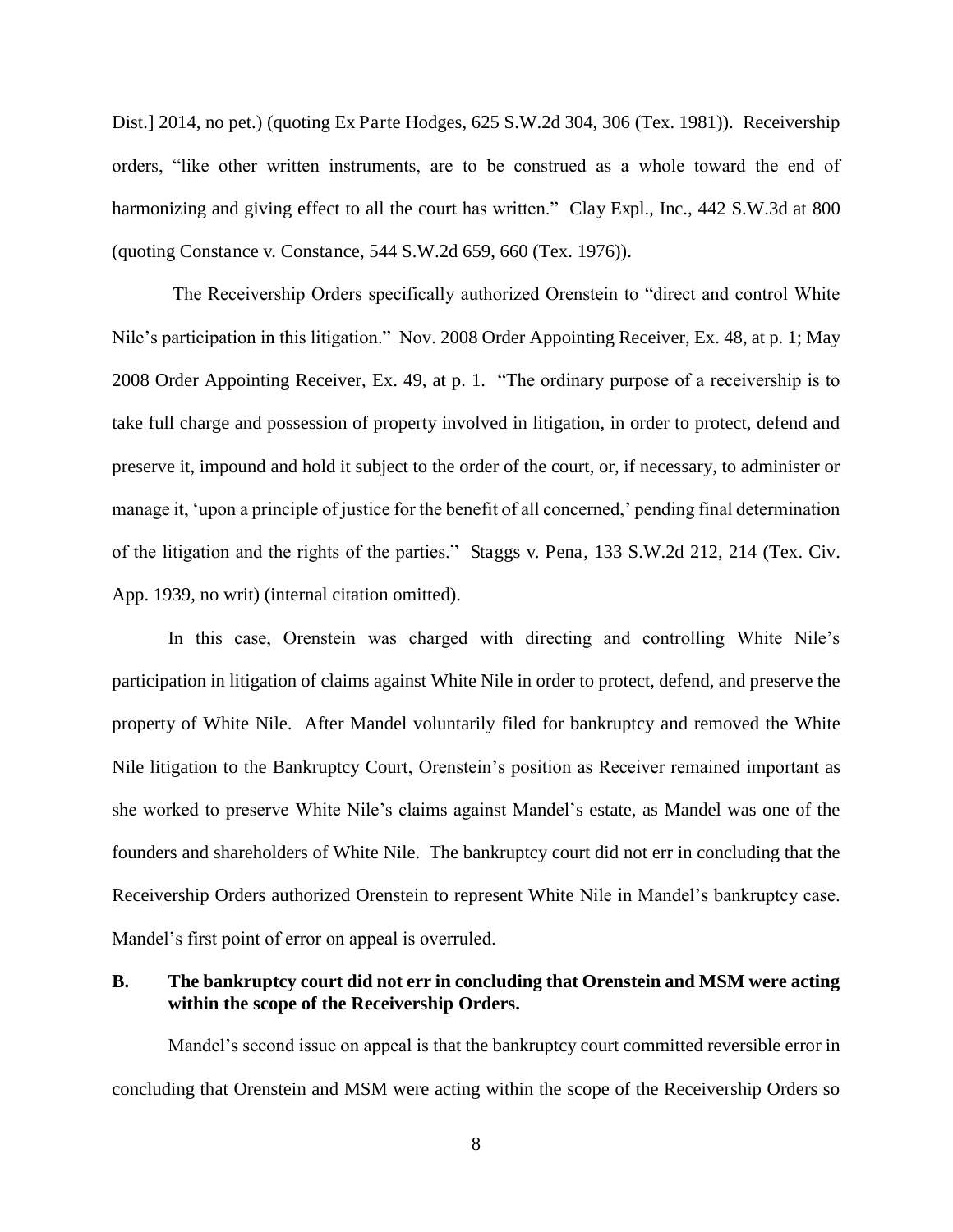as to be entitled to compensation thereunder. Mandel does not brief this issue separate and apart from his first issue on appeal. This issue is therefore waived. See Adams v. Unione Mediterranea Di Scurta, 364 F.3d 646, 653 (5th Cir. 2004). Mandel's appeal on this ground is overruled as waived, and in the alternative, it is denied for the reasons stated above.

## **C. The bankruptcy court did not err in awarding Orenstein compensation for services that she performed as an attorney.**

Mandel's next argument on appeal is that the bankruptcy court committed reversible error in awarding Orenstein compensation for services that she performed as an attorney, since the Receivership Orders did not authorize her to provide such services. Specifically, Mandel takes issue with the bankruptcy court allowing Orenstein to recover attorney's fees and costs for her efforts to collect payment owed by Mandel under the Receivership Orders and Payment Order.<sup>5</sup>

When Mandel claimed to be unable to pay the fees owed to Orenstein, the state court ordered Orenstein and Mandel to engage in discovery related to Mandel's alleged inability to pay Orenstein's fees. Dec. 1 Trans., Dkt. # 22, at p. 146. Multiple parties, the undersigned, and Judge Rhoades, the learned bankruptcy court Judge in this matter, have commented on Mandel's litigiousness, throughout the eight long years of Mandel's bankruptcy litigation, and all of the related adversary proceedings, state court proceedings, federal district court proceedings, and endless appeals of nearly every outcome in nearly every court. Mandel's resistance to Orenstein's request for information supporting his claim that he could no longer afford to pay his portion of

<sup>5</sup> Mandel's appellant brief is not a model of clarity. The list of issues presented at the beginning of his brief does not correspond with the headings throughout his brief, and several parts of his briefing seem unrelated to his list of issues presented. The court has expended numerous resources attempting to piece together Mandel's brief. To the extent that Mandel's argument that Orenstein is not entitled to attorney fees is not actually an argument that Orenstein is not entitled to attorney fees for her collection efforts, this issue on appeal is waived. See Adams v. Unione Mediterranea Di Scurta, 364 F.3d 646, 653 (5th Cir. 2004).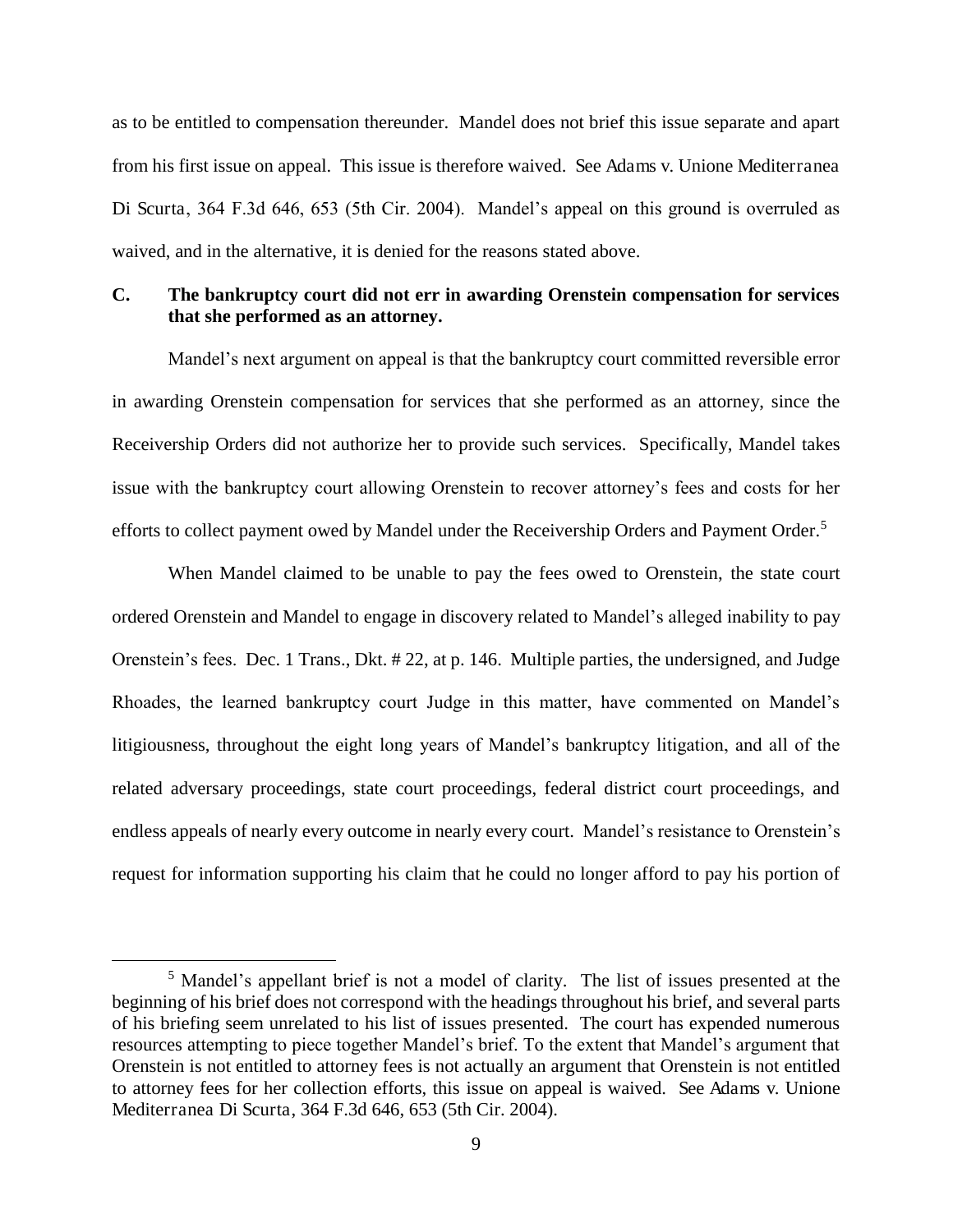her fees and expenses forced both Orenstein and the state court to spend many hours enforcing Orenstein's request for payment.

Orenstein is a highly experienced bankruptcy attorney. There is some evidence in the record that she viewed questions and tasks both as a bankruptcy attorney and as Receiver for White Nile. For example, at the bankruptcy court's trial on this matter, counsel for Mandel asked Orenstein, "What amount of the \$250,000 you are seeking today are for your services as Receiver and what amount of it is for your's or your law firm's services as attorneys?" Dec. 1 Trans., Dkt. # 22, at p. 81. Orenstein responded, "It's very hard to divide those up because my brain doesn't fully—I'm reading this document only as a Receiver. My legal training comes in. If I'm reading things, I'm analyzing them as a lawyer, as well." Dec. 1 Trans., Dkt. # 22, at p. 81. Mandel points to no time entry, and the court can find none, in which Orenstein attempts to recover fees solely in her capacity as an attorney for herself, unrelated to her capacity as Receiver. Orenstein's experience as an attorney was necessary to her performance as Receiver in this matter, given the state court's orders for Orenstein to pursue Mandel's assertions that he could not afford payment, given Mandel's litigiousness, and given the complexity of the legal and factual issues in this case. Orenstein is entitled to fees to the extent that they are co-extensive with court-ordered and necessary collection efforts for payments owed under the Receiver Orders and Payment Order. Mandel's appeal on this issue is overruled.

# **D. The bankruptcy court did not err in awarding compensation to Orenstein for her own legal services as well as the legal services of Hunton & Williams, L.L.P. and Hankinson Levinger, L.L.P.**

Next, Mandel argues that the bankruptcy court committed reversible error in awarding Orenstein compensation for service she performed as the legal counsel, as well as the legal services of Hunton & Williams, L.L.P. and Hankinson Levinger, L.L.P., since the Receivership Orders did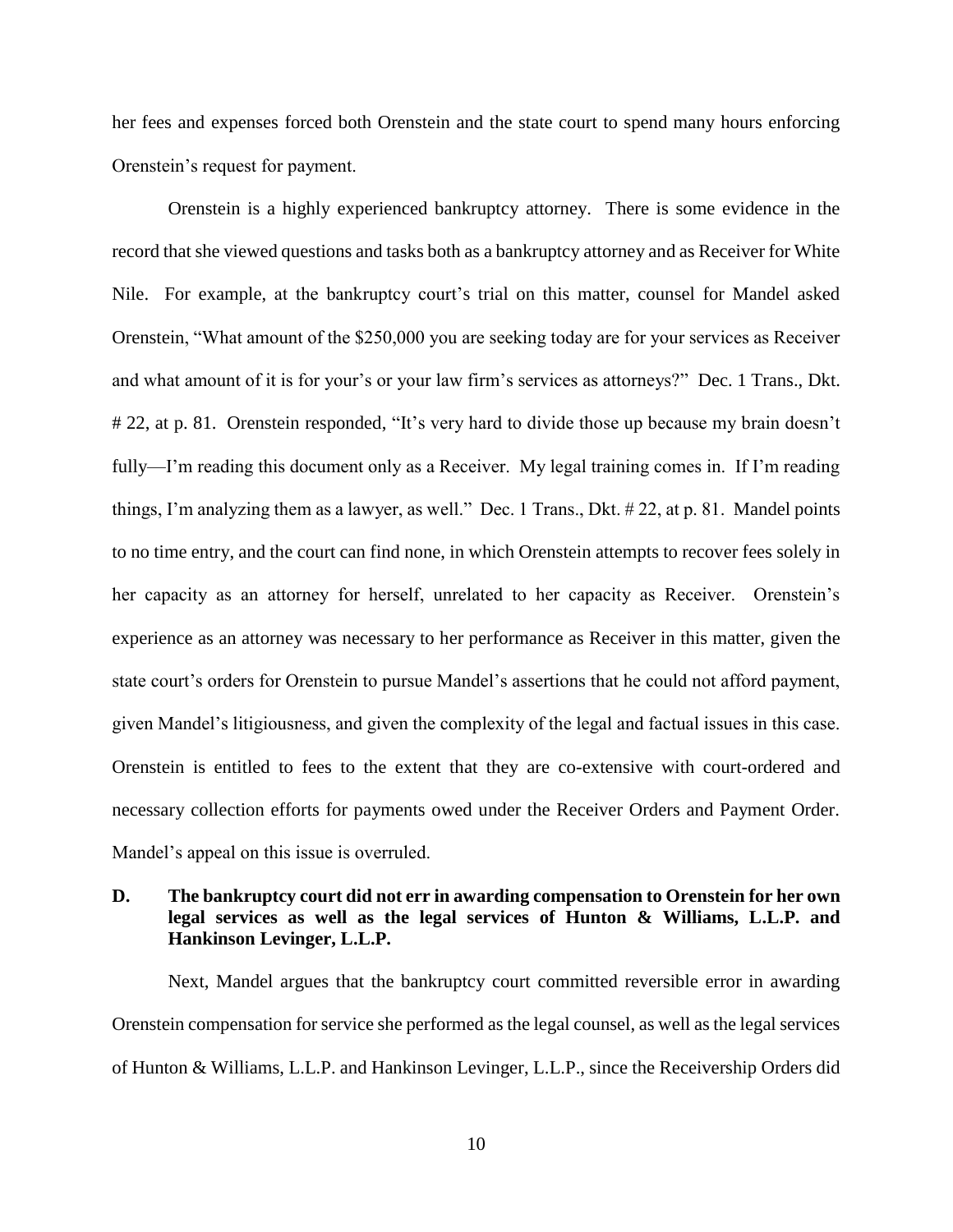not authorize the retention of these attorneys or of Orenstein as legal counsel. For the reasons outlined above, any argument related to Orenstein collecting fees related to her collection efforts for fees owed under the Receiver or Payment Orders is overruled.

The bankruptcy court already found that Orenstein and MSM "occasionally brought multiple lawyers to hearings in the [bankruptcy court] for no obvious reason." In re Mandel, No. 10-40219 (Bankr. E.D. Tex. Mar. 28, 2012) (findings of fact and conclusions of law re: Mandel's objections to claim nos. 27 and 28). As a result of Orenstein and MSM bringing extra attorneys to proceedings in the bankruptcy court, the bankruptcy court reduced the claim that Orenstein was seeking from \$332,160.61 to \$315,553.00 and reduced the claim that MSM was seeking from \$163,701.75 to \$155,517.00. In re Mandel, No. 10-40219 (Bankr. E.D. Tex. Mar. 28, 2012) (findings of fact and conclusions of law re: Mandel's objections to claim nos. 27 and 28). The bankruptcy court accounted for the unauthorized retention of superfluous attorneys in determining the total amount of the claim allowed. Mandel's argument on this issue is overruled.

## **E. The bankruptcy court did not commit reversible error in awarding fees and expenses to Orenstein and MSM for the proceedings in which they lost.**

Next, Mandel argues that the bankruptcy court committed reversible error in applying section 38.001 of the Texas Civil Practice and Remedies Code to award fees and expenses to Orenstein and MSM for multiple proceedings in which they lost. The bankruptcy court did not cite to or reference section 38.001 of the Texas Civil Practice and Remedies Code in the Findings of Fact and Conclusions of Law. In re Mandel, No. 10-40219 (Bankr. E.D. Tex. Mar. 28, 2012) (findings of fact and conclusions of law re: Mandel's objections to claim nos. 27 and 28). Rather, the bankruptcy court awarded Orenstein fees under Bergeron v. Sessions, 561 S.W.2d 551, 554 (Tex. Civ. App.—Dallas 1997, writ ref'd n.r.e.), and the bankruptcy court awarded both MSM and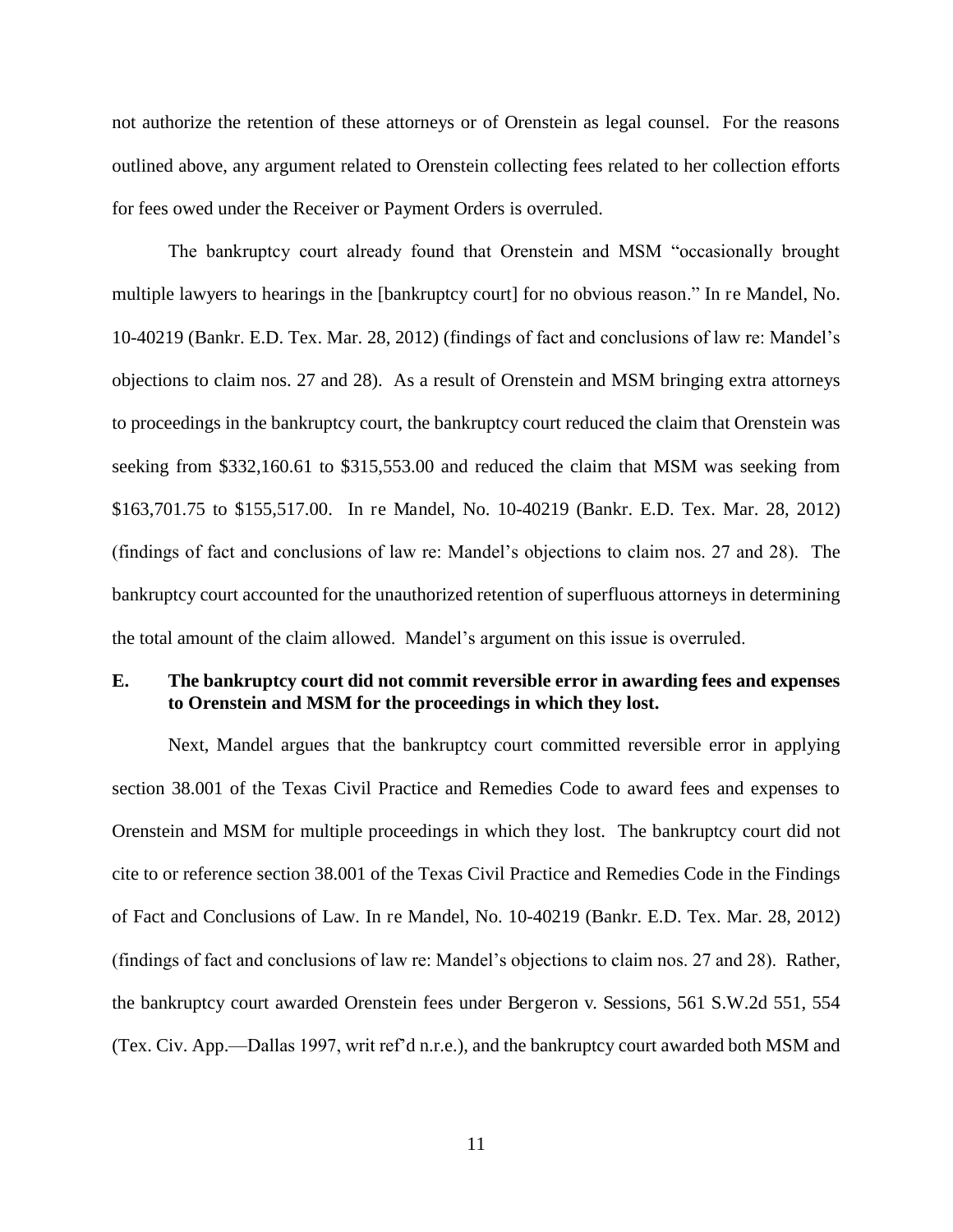Orenstein only fees that were "reasonable and necessary," as outlined in the Payment Order. Payment Order, Ex. 50.

## **1.** *Orenstein's Compensation*

A receiver's compensation is to be determined by the overall value of her services, not by the receiver's win/loss record. Bergeron, 561 S.W.2d at 552. The "controlling" factors in determining this value are:

- (1) the nature, extent and value of the administered estate;
- (2) the complexity and difficulty of the work;
- (3) the time spent;
- (4) the knowledge, experience, labor, and skill required of, or devoted by the receiver;
- (5) the diligence and thoroughness displayed; and
- (6) the results accomplished.

Id. at 554–55.

a. The nature, extent, and value of the administered estate

Orenstein was appointed Receiver to protect the assets of White Nile. White Nile's most valuable asset was its intellectual property, the ownership of which was highly litigated due to its potentially high future rate of return. This factor weighs in favor of a higher value of compensation for Orenstein's services.

b**.** The complexity and difficulty of the work

Although Orenstein was appointed Receiver in a state court proceeding, Mandel subsequently removed the case to the bankruptcy court. The bankruptcy proceedings surrounding White Nile spun off several adversary proceedings, several appeals, challenges before the patent office, a remand to state court, and appeals in state court, among other things. The vast proceedings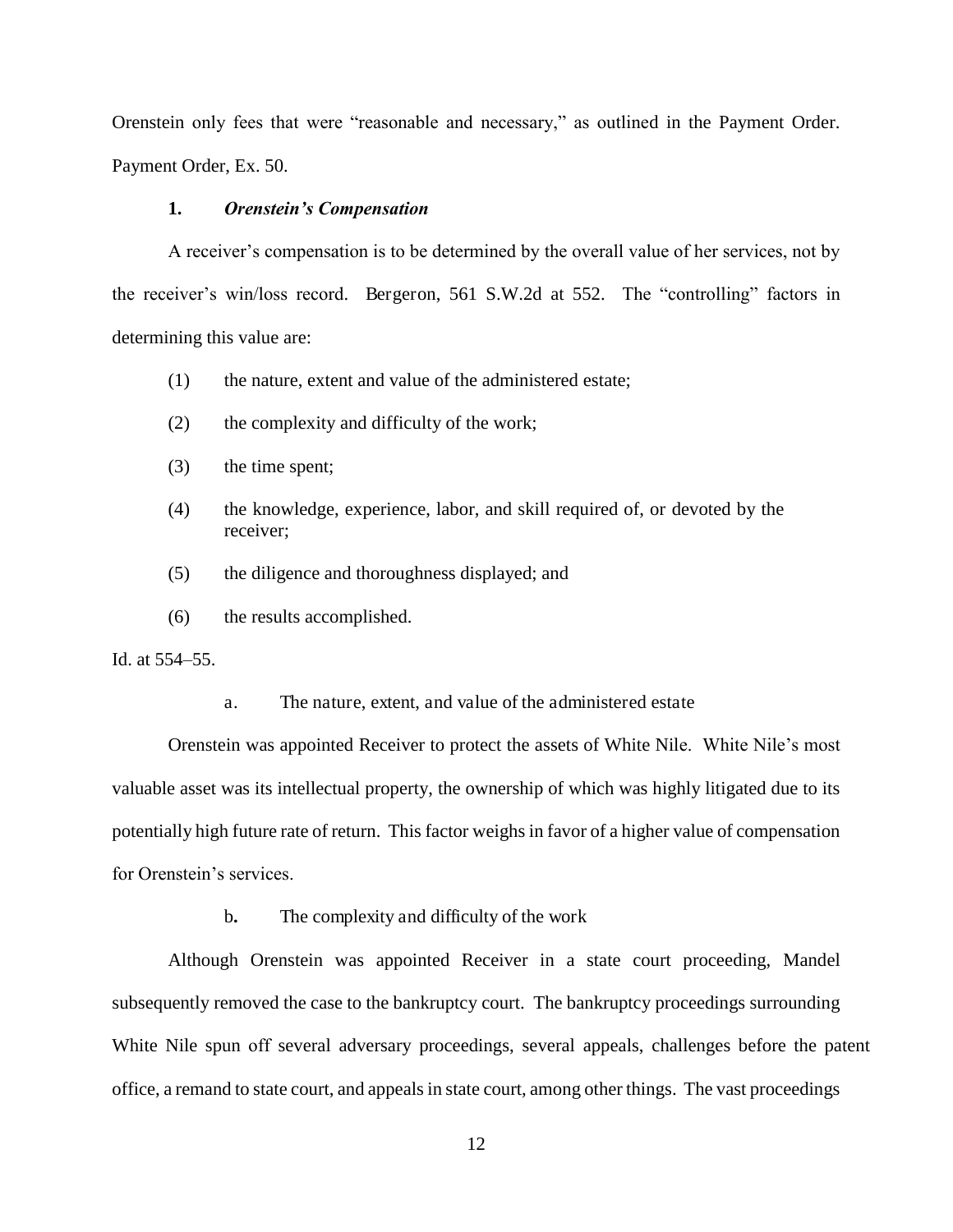and issues before these courts show the complexity and difficulty of services as Receiver for White Nile. This factor weighs in favor of a higher value of compensation for the Receiver's services.

### c. The time spent

Mandel again objects vaguely and broadly to the time that Orenstein spent as Receiver in this case. However, Mandel objects to no specific time entries before this court and objected to no specific time entries before the bankruptcy court. As noted above, Orenstein spent a tremendous amount of time as Receiver in this case, due to the litigiousness of the parties (primarily Mandel) and the highly contentious issues in this case. This factor weighs in favor of a higher value of compensation for Orenstein.

# d. The knowledge, experience, labor, and skill required of, or devoted by **Orenstein**

Orenstein is a highly experienced attorney, as discussed above, and her experience was required in light of the complexity of the issues in this case. This factor weighs in favor of a higher value of compensation for Orenstein.

## e. The diligence and thoroughness displayed

Orenstein was thorough. The bankruptcy court already accounted for the times in which Orenstein was overly thorough by not agreeing to certain orders that may have saved the estate money, or by bringing too many counsel to certain hearings. This factor weighs slightly in favor of a higher value of compensation for Orenstein.

#### f. The results accomplished

As Mandel notes, Orenstein did not win every matter that she pursued on behalf of White Nile. However, this is but one of the six controlling factors that the court must consider. Moreover, her arguments and positions on the issues which she lost were neither frivolous nor a waste of resources. Upon reviewing the Bergeron factors, the court finds that the bankruptcy court did not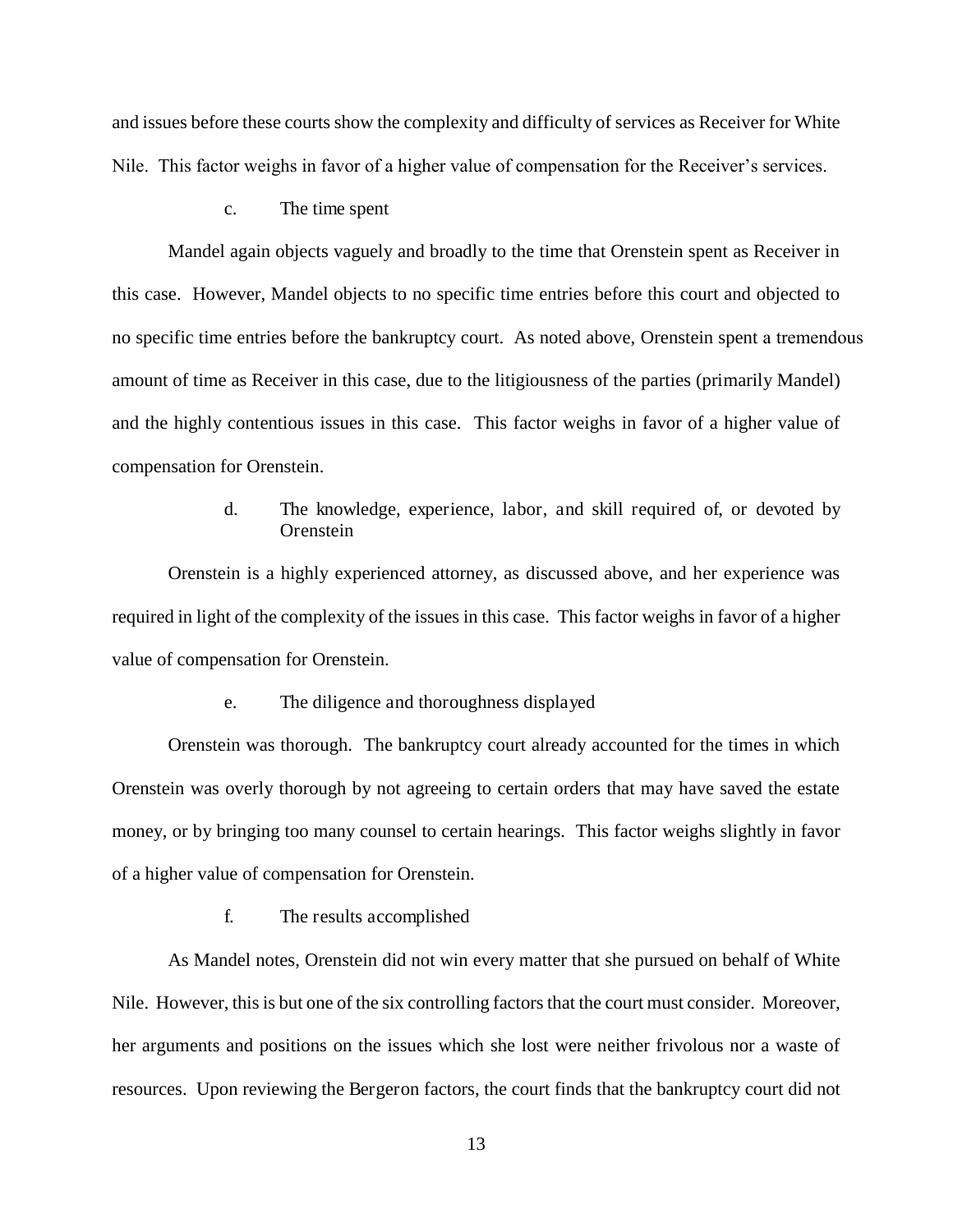err in holding that Orenstein is entitled to an allowed unsecured claim in the amount of \$315,553.00 for her fair, reasonable, and necessary receiver's fees and expenses.

## **2.** *MSM's Compensation*

Likewise, the bankruptcy court did not base its allowance of MSM's claim for fees on section 38.001 of the Texas Civil Practice and Remedies Code. The bankruptcy court correctly noted that Orenstein's authority to retain outside counsel such as MSM was not unfettered, as previous state court orders only required Mandel to pay Orenstein and MSM "reasonable and necessary" expenses. See Nov. 2008 Order Appointing Receiver, Ex. 48; May 2009 Order Appointing Receiver, Ex. 49; Payment Order, Ex. 50. The bankruptcy court reduced MSM's claim by approximately \$8,000, finding that some of MSM's claim fees were not "fair, reasonable, and necessary." Mandel's argument that the bankruptcy court erroneously awarded fees under section 38.001 of the Texas Civil Practice and Remedies Code is overruled, as it is clear from the bankruptcy court's Findings of Fact and Conclusions of Law that section 38.001 was not the basis for the bankruptcy court's allowance of either Orenstein's or MSM's claim.

## **F. The bankruptcy court did not err in concluding that Orenstein and MSM are entitled to post-petition attorney's fees and expenses.**

Mandel's final issue on appeal is whether the bankruptcy court committed reversible error in concluding that pre-petition unsecured creditors, such as Orenstein and MSM, are entitled to post-petition attorney's fees and expenses under the Bankruptcy Code. "Obligations which arise out of [pre-petition] contracts, but are due [post-petition], are [pre-petition] debts." In re E. Tex. Steel Facilities, Inc., 117 B.R. 235, 242–43 (Bankr. N.D. Tex. 1990).

The Receivership Orders were agreed orders between Mandel, or Mandel's attorney and representatives, White Nile or its representatives, and Thrasher, or Thrasher's attorney and representatives. Under Texas law, agreed orders are treated as contracts between the parties to the